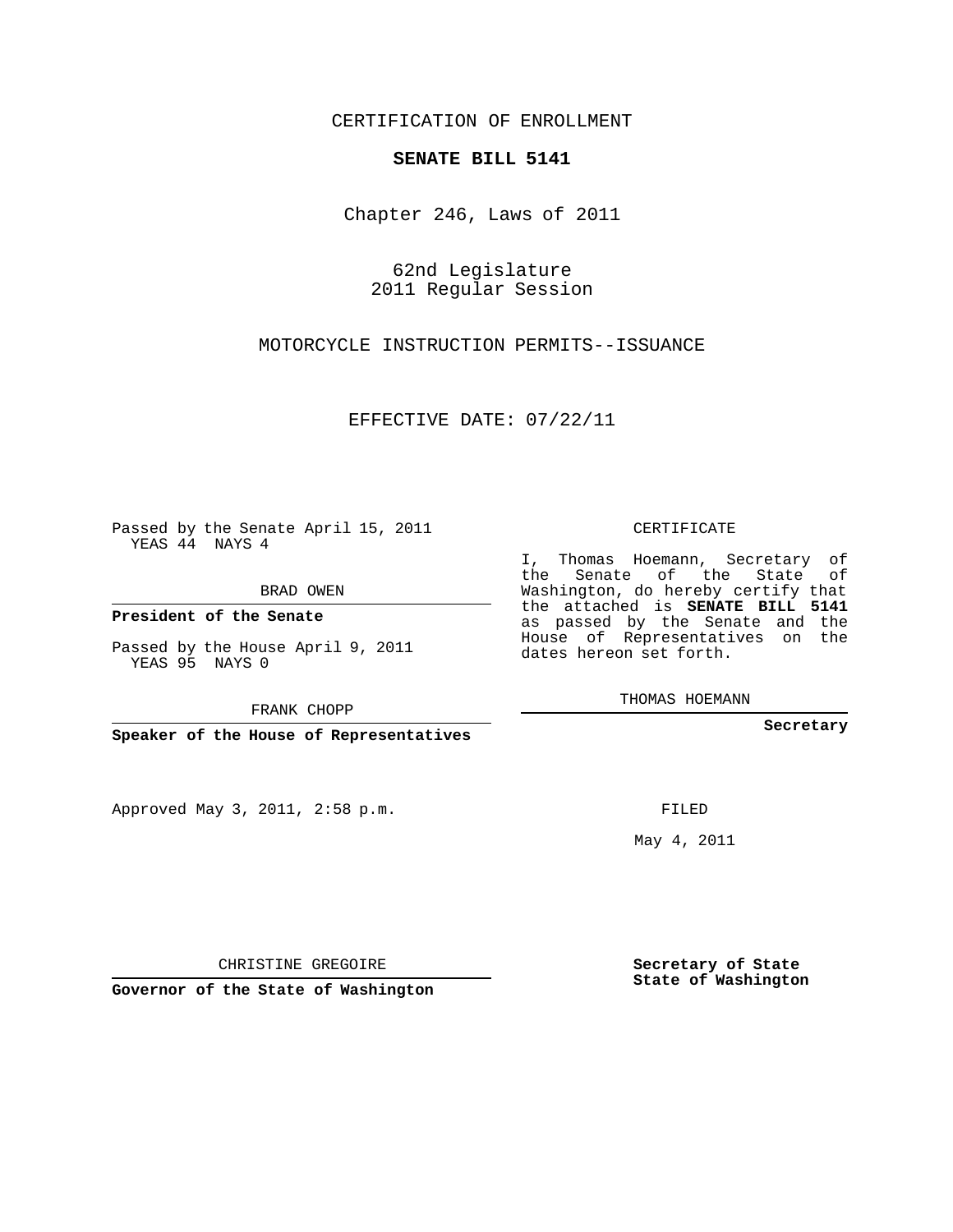## **SENATE BILL 5141** \_\_\_\_\_\_\_\_\_\_\_\_\_\_\_\_\_\_\_\_\_\_\_\_\_\_\_\_\_\_\_\_\_\_\_\_\_\_\_\_\_\_\_\_\_

\_\_\_\_\_\_\_\_\_\_\_\_\_\_\_\_\_\_\_\_\_\_\_\_\_\_\_\_\_\_\_\_\_\_\_\_\_\_\_\_\_\_\_\_\_

## AS AMENDED BY THE HOUSE

Passed Legislature - 2011 Regular Session

**State of Washington 62nd Legislature 2011 Regular Session By** Senators Rockefeller, Haugen, Delvin, Benton, Kilmer, Swecker, Hatfield, Sheldon, Shin, and Roach

Read first time 01/17/11. Referred to Committee on Transportation.

 AN ACT Relating to limiting the issuance of motorcycle instruction permits; and amending RCW 46.20.510.

BE IT ENACTED BY THE LEGISLATURE OF THE STATE OF WASHINGTON:

 **Sec. 1.** RCW 46.20.510 and 2002 c 352 s 17 are each amended to read as follows:

 (1) **Motorcycle instruction permit**. A person holding a valid driver's license who wishes to learn to ride a motorcycle may apply for a motorcycle instruction permit. The department may issue a motorcycle instruction permit after the applicant has successfully passed all parts of the motorcycle examination other than the driving test. The director shall collect a fee of fifteen dollars for the motorcycle instruction permit or renewal, and deposit the fee in the motorcycle safety education account of the highway safety fund.

 (2) **Effect of motorcycle instruction permit**. A person holding a motorcycle instruction permit may drive a motorcycle upon the public highways if the person has immediate possession of the permit and a valid driver's license. An individual with a motorcyclist's instruction permit may not carry passengers and may not operate a motorcycle during the hours of darkness.